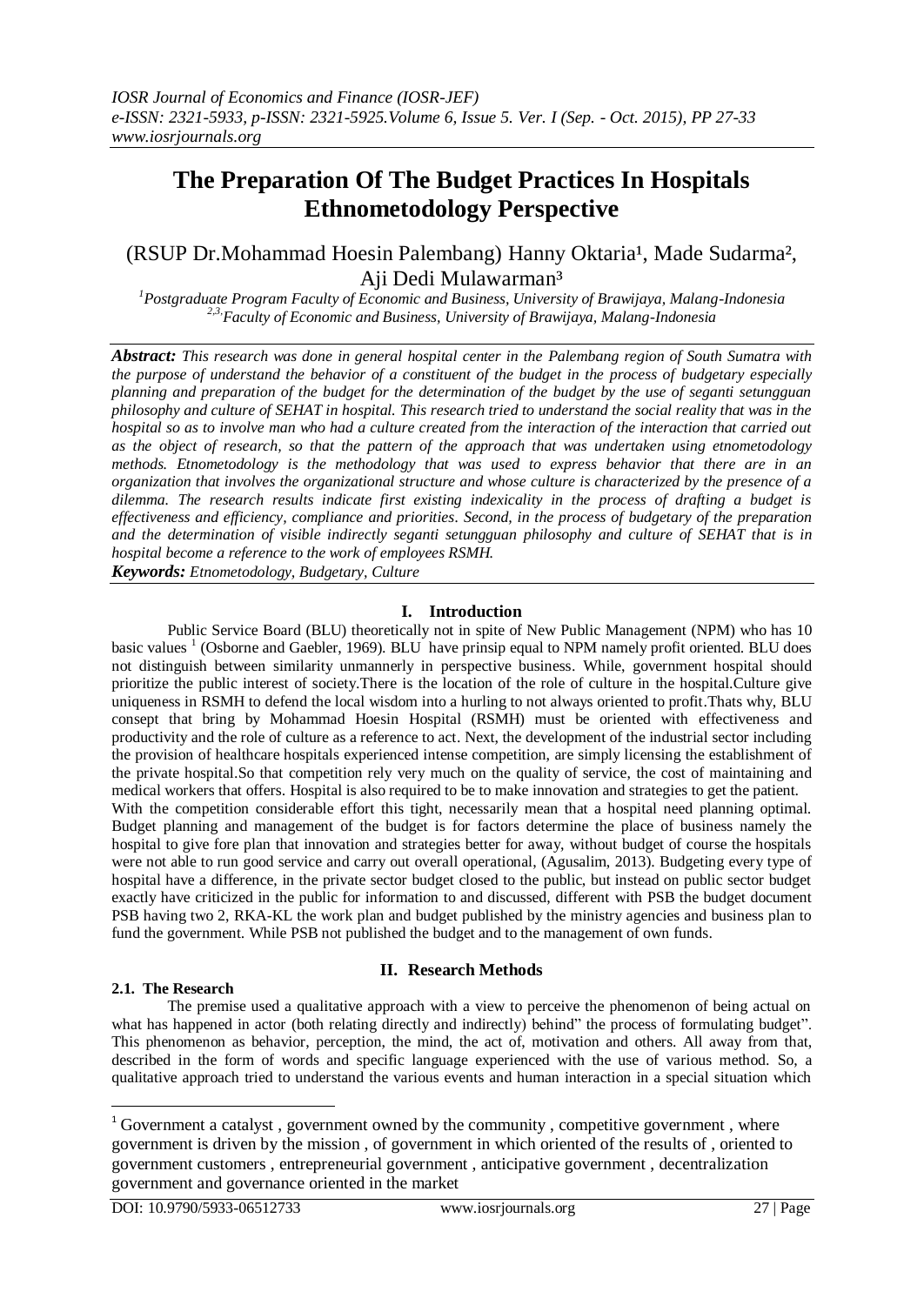was in the budget division hospital, by stressing subjective aspects of behavior to understand the meaning of a variety of their lives everyday formed to plan budget .

#### **2.2. Interpretive Paradigm**

This study using interpretive paradigm, because this research focused on the role of language, interpretation and understanding the meaning of reality will be derived from and the experience in handling the participation of the preparation of bugetary. Therefore the starting point of this research began to experience the parties involved in the preparation of the budget. From that interpretation would emerge different perseptions from each research subject. Different perception is related to question what is understood and how to understand.With differences in perception is needed an assumption held together, the concept or the proportion who directs the manner of thinking in doing the preparation of the budget.

#### **2.3. Ethnometodology**

Ethnometodology is the approach of regularity in a company to explain how or process in a workplace (Moleong,2001). Ethnometodology is the science of life of human Daily activities. Expecially aspects of social interaction taken so. So that, procedures in a place of work will be clearly seen to be observe. This research use ethnometodology as approach to the reality of the preparation of the budget in RSMH. Ethnometodology approach chosen as an instrument of analysis to answer the problem of research with comprehanding the daily life of the subject research. And can produce a sense of how the process of budget preparation RSMH budget team and its relation budget preparation process with a culture that is in RSMH.

#### **2.4. Research Site**

General hospital center (RSUP) dr.Mohammad Hoesien Palembang is one of government agencies nonprofit that the main purpose is to provide the best service in the health sector to the community, the budget management has implemented a system of participation in the preparation of the budget for every element of implementing in office. So that it can be concluded rationale for selecting RSUP dr. Mohammad Hosein Palembang research as there are (1) because the hospital is in question is a possession of BLU (public service board) so that budgeting this hospital would be different from the hospital other non profit (2) of composing a budget the hospital its budget of participation (bottom up) so that process of negotiating the determination of"figures" will help scientists to prove the formulation of a problem (3) RSMH already stood a long moment, so that possible culture organization has been created there, in order to facilitate found researchers to the culture that is contained in the process of composing a budget. (4) Accessibility to research to the location and the last (5) good relations between researchers with key informants who will make it easier to obtain data research.

# **III. Result**

# **3.1.Entered The Filed Research 3.1.1. The Filed Research**

Started the trip to Palembang on April 22nd 2014.After introduce themselves and administrative RSMH introduced with all the employees, the researchers provided the same room by room part of the program and budgeting to easily directly asked and observation regarding the preparation of the budget which incidentally is happening there. Next on the first phase of carried out an interview with the head of programs for the budget planning he conveys about the process the establishment of the budget which took place on RSMH. There are also third stage analysis that is the emergence of culture when the process of drafting the budget was happen.third stage analysis is a burrowing the value of the local culture influential with the culture of the outside or conversaly. Here visible employees RSMH the majority is the tribe of Palembang the contrast between the tribe of Palembang with the outside of 70: 30. Palembang had a culture of itself in the community Semendo in the daily life namely culture Seganti Setungguan, which means culture of help each other.

# **3.1.2.Seganti Setungguan Cultur As Social Culture**

Inhabitant of Palembang is ethnic Malay and uses the Malay language that has been adapted to local dialect known today as language Palembang. The Culture that will be researched as social culture is culture Seganti Setungguan of the tribe Semende or also called Semendo. Seganti Setungguan is the phiosopy of life institution customary "lampik empat merdike due jurai" Pasemah and Semende, the values Seganti Setungguan contains of values loyalty to live together and presetia philosophy of life that includes attitudes and behavior, prohibition and personal values in societal life. In some interview with the head of budget turns besides culture of the local community Palembang a condensed there, there are also cultural organization that has in ratified become astandard reference in RSMH. That culture is SEHAT(SEHAT) cultural.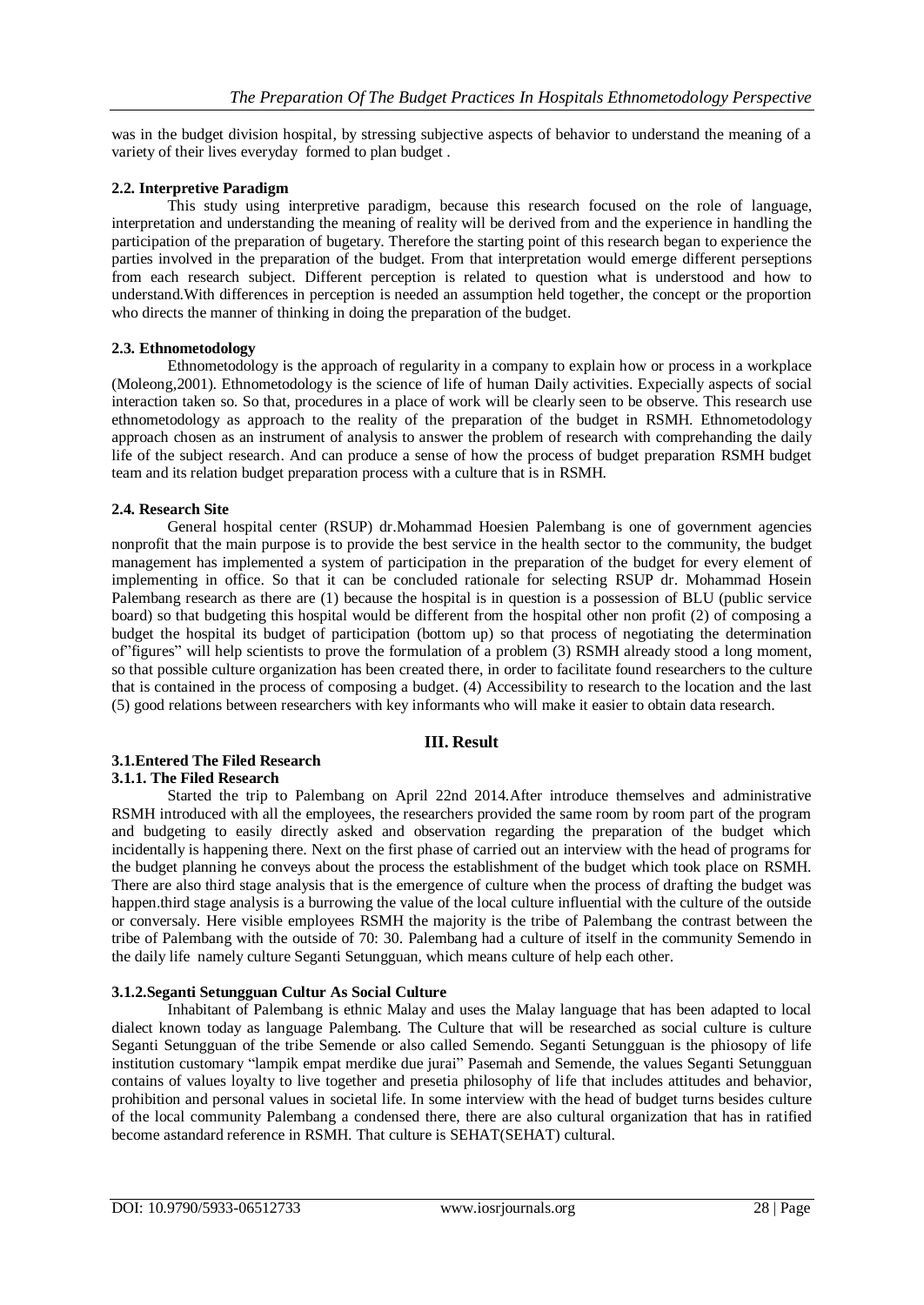# **3.1.3.SEHAT Culture As Organisation Culture**

It turns out that in addition to the local culture of being condensed, there are also cultural organizations inside the RSMH. The culture of the organization called the culture SEHAT. Employees RSMH had philosophies which are called by a SEHAT cultural namely:

**S:** A smile, greetings, officers in all manners said hospital in providing services to the community must be suave by showing a clear and genuinely face expression.

**E**: Efficient and effective, in carrying out all the activity in the hospital, officers must always do efficiency to accomplish a purpose

**H**: Harmonious, there is concurrence or harmony in cooperation between the medical officer, nursing staff and workers with non medical patients and families of patients and users the other hospitals.

**A**: Accountability, all the activities and financial transactions must be accounted for in the academic and scientific and in accordance with the rules and regulations

**T**: Transparency there is openness in all aspects of activities.

That culture interwoven with the philosophy of "SEHAT" that is agreement in the culture of the organization in RSMH.

#### **3.1.4.The Culture of Seganti Setungguan and The culture of SEHAT in RSMH**

SEHAT culture that is in RSMH happened when RSMH determination as BLU Hospital. On that time making RENSTRA 2005. Any division give values for mutual interests that will be used of cultural so was choose values say hello to friendly smile, efficiency and effectiveness, harmonious, accountable, and transparent in brief become the cultural SEHAT.The election not separated from values seganti setungguan containing values sincerity, the mandate, honesty, patience and justice. As an example of the value of seganti setungguan form of honesty and trustful is the base of the value and effectiveness and patience efficiency.Sincerity the basis of the value of a smile, say hello to, friendly.justice is the base value accountable namely responsibility. SEHAT culture raw become a reference to do the daily activities in RSMH, good administration as well as activities for the service. The activities with progress in forming the employees RSMH who later became customary ( habitual ) that keeps done up to now.

#### **3.2. Digging Cultural Values by Unraveling Indecsicality and Refelctivity the Establishment of the Budget 3.2.1. Culture as a View of Life**

Indonesia is a country of whose population compound in terms of ethnic origin, culture religion. Diversity are not a hindrance to manifesting its unity and integrity as well as to embody the national goal in a container of the unitary state of the republic of Indonesia. Diversity will include wealth nation Indonesia. Also the case with RSMH employees who work in the hospitals and the same diversity . However, social institutions and life are just like Indonesia people in commonly. To face demands change modernization the employees are warned to stay revere the cultural values which exist. Introductory language daily in the hospital is the language of Indonesia.

#### **3.2.2. Cultural Impact on the Activities of the Organization**

Observation the experts and that many experience management practitioners shows; the first, in an organization that has strong culture, the behavior of its members bounded by mutual agreement and not due order or formal. Second because of the provisions, the impact of the culture that is strong against the behavior of its members apparently large and has decreasing directly related to the hope of employees who moved work to other organized. Third, a strong culture mean will continue to receive many members of an organization that the contract is the system viability on the norms and values that applies, and the increased as well their commitment to the success of the application of a norm and it value system (Siagian,1995). Likewise RSMH, organizations that operate in services have culture SEHAT in drafting the RBA. It is interesting to be researched in drafting budget. Behavior or customs work which members would look in budgeting.

#### **3.2.3. Digging Cultural Values RSMH with Indeksicality and Reflectivity**

SEHAT culture that is in RBA (business plan budget) RSMH become uniqueness that distinguish with another hospital. SEHAT cultural become a reference in any operational activities RSMH, both for service and to the administration. Until now the cultural values embedded in RSMH still firmly held by employees both dealing with service and administration. Who entered the modernization not capable of release cultural values already embedded. So that culture organization that already inherent long on employees RSMH will show a SEHAT cultural implementation in daily life, so that will show indexcality as follows: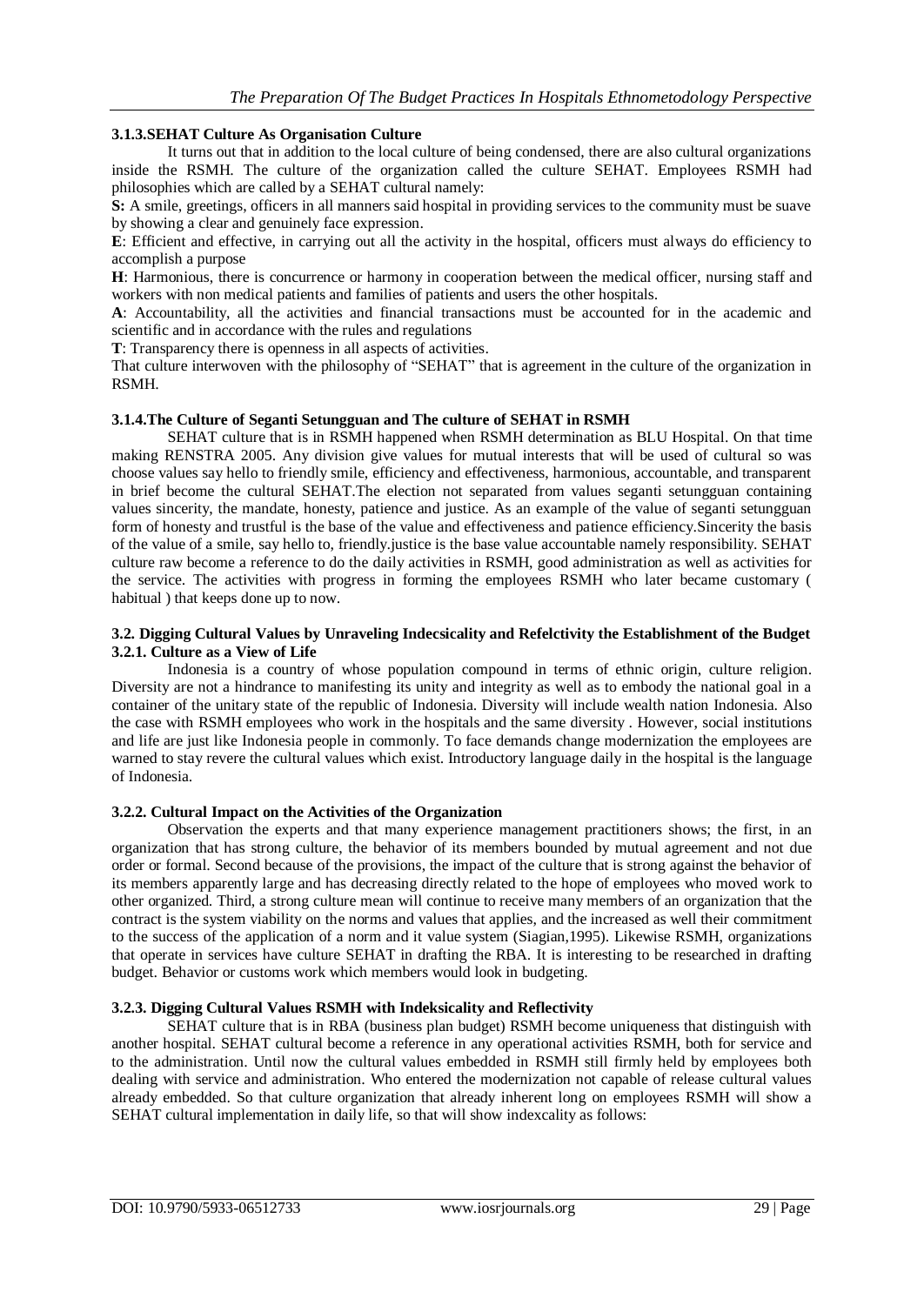#### **3.2.3.1.Smile, Say Hello, Friendly**

Hospitals have a strategic role in increasing public health. Good service will improve patient satisfaction, where it will impact the long term to the organization. Hospital consider customer care services that is part of a system that is integrated with a patient, like a service that fast, responsiveness and friendliness the hospital, so that hospitals in providing services considered to be good if more attention to the needs of patients and visitors at the hospital.

#### **3.2.3.2. Efficiency and Effectiveness**

Researchers can take and conclude many of the cultural organization that explicitly and implicit expressed by informant. Explicitly state that effective and efficiency in the establishment of the budget is important, because efficiency it is used to balance income and expenditure hospital. Effective used for the achievement of the programs has been made in budget. With informants who slightly different there is a difference in the purpose of effective. First informant explaining its purpose effective is the completion of the program, and second informants explaining its purpose effective is the prediction of future.

#### **3.2.3.3.Harmony**

Harmony here is being indexcality too. Here means harmonious harmony between division or business units in RSMH. Harmony in is cooperation among division. Can be seen from informants Mr.Jamal explicitly convey harmony in RSMH when the establishment of the budget seen with the divisions budget keeping harmony with the divisions other. Rest of informants different that harmonious here have different meanings, harmony in explicitly change according to the question put forward in who. The discoveries of language differences having the difference the meaning of each person interpretative prove the difference of the individuals.

#### **3.2.3.4.Accountable**

The value of others are accountable or can be responsibility .Can be accounted for in the establishment of the budget can be seen from a passage interview with the Mr. Armi

**"Every** preparation of the budget from each division must be accounted (with a smile signify emphasis his statement), because division responsibility is the target that must be fulfilled"

In an explicit manner, reaching the target is the aim of the establishment of the budget. Besides that of an informant who different there is a distinct meaning, explicitly accountability is if there is work, must be finished on time. The difference also happened to who and what the task of each actor.

#### **3.2.3.5.Transparacy**

The other value existing in interview is a transparent. Transparent in the budget proposal and meetings to the determination of the existing budget in RSMH. Can be seen from an interview, seen the mechanism of the transparency of the budget will be visible later if there is a meeting of budget determination DESK. In addition to be transparent also be seen from the time inspectors PKK-BLU RSMH come to ask the state of BLU in RSMH. In addition transparency also be of value when the openness of the RBA that was when the proposal and the meeting of the preparation of the budget.

#### **3.3. SEHAT Indexicality in Preparation of the Budget**

A HEALTY cultural become a reference to any employee behavior in RSMH. So,with the preparation of the budget in RSMH that is the hospital BLU apply the principle of efficiency and productivity. Researchers trying to use cultural values in the preparation of the hospital. Hospital employees had a culture in making daily activity.

#### **3.3.1. The Application of Indexcality Smile, Say hello to, Friendly in the Preparation of the Budget**

A hospital was organizations that operate in the fields of services. Friendliness is one of the keys to the rise in hospital services. Friendliness are not shown only for a part of course, service division other like financial also requires the value of hospitality for interest to their daily activity. Friendliness it looks when collecting the draft budget during the hearing and the allocation of budget. Friendliness happened was not because they have to follow the rules or culture there, but to keep meeting between employees.

From interviews with the head of Ppa budget sir Armi said that the total amount of say hello to, friendly, smile of that is required because at the time the draft proposal for the budget a division of many other who will gather the draft them to part the budget. As to process the establishment of the budget was good to the end friendliness become one of the keys in improving cooperation between divisions. The establishment of the budget not only for a part of the budget course, cooperation between division budget and other units would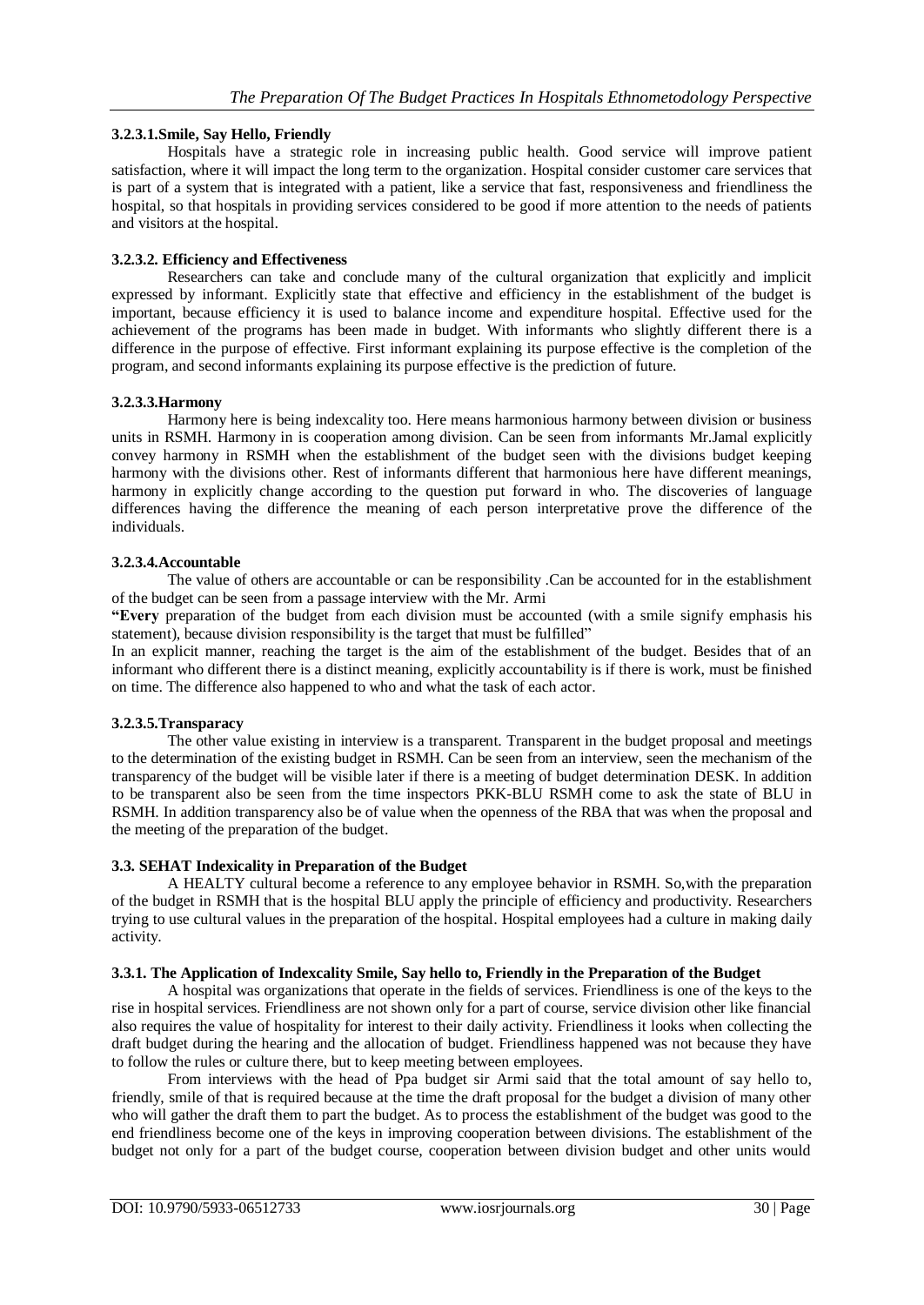watch each other is maintained for the process of drafting the budget. Therefore friendliness between employees had to work well so that make it easy process of coordination with other business units.

#### **3.3.2.The Application of Indexicality Harmony in The Preparation of The Bugdet**

Harmonious working relationship RSMH is the responsibility of the individual employee. Every business units have different job desk, but in organization of hospital service they have unity and relations between business units. Likewise when drafting of budgets, the treasury will integrate together with other units after the completion of the budget for the organization in the future. The division of a business should meet with another proposal for the budget, the target and the other program of business. But also arranging the meeting or DESK to the budget. Harmony of each division interested in the budget will be a good job, the goal would be easy to achieve.

The researchers describe the results of the observation that both the division of the budget and other units always maintain harmony in climate of their work. Explicitly of the conversation, harmony with the business division budget unit nursing into an advantage for the division of budget, with conversation up to be seen what must be improved to the nurse in fiscal year that will come.

#### **3.3.3.The Application of Indexicality Accountable in The Preparation of The Budget**

Indexicality responsibilities, accountability for every unit in the hospital varied, so that their interest in the establishment of the budget in order to succeed in the purpose of their units business. All that interests be realized in the planning for expenses, reception, and programs from any division which they have proposed in the preparation of the budget. At the time of the determination of the shopping, understand capitalism will look explicitly. Material gain above all things in business enterprise. From observation of researchers division other business units will consider increase expenditure and lowering their revenue target. They thought how to spend their expenditure. Because it is the responsibility of the division by their budget had appropiet with their target acceptance.

Sometimes competition from business units to budget is deliberate by the team budget. Because hospitals profit from the competition, at the time the budget proposal increasing their spending and business units will also increase their total revenues. Budget is the motivation to improve the competitiveness of any healthy business units in RSMH.

#### **3.3.4.The Application of Indexicality Efficiency and Effectiveness in The Preparation of The Budget**

In the context of planning the budget, effective and efficient expected to be the basis of that budget is optimal. Explicitly delivered by The Head of the part of Ppa. That effective is a success the preparation of the budget to achieve the goals the budget has been developed .So effective and efficient budgeting formed because of a successful reach the target. From the different informant efficient in arrangement of fiscal revenue and expenditure occurs at hospitals balanced. While expenditure from a division of or the revenue target is too big. Sometimes a division will be exaggerating because the target of the revenue in accordance with the target." this is why the target is not achieved. Because the budget increase and there will be divisions are reduced budget. This policy is making the programs run not effective.

From explaining the process of drafting the budget in RSMH visible efficiency in the establishment of the budget is BLU significance. The meaning of efficiency is the saving spending for any division in RSMH and receipts increase every year to achieve the target efficiency. An indicator of effectiveness of programs that in have proposed in the draft budget is reaching the target of the scheme proposed. Revenue improve are effectiveness or success of RSMH in managing their financial. So that effective indexicality had meaning of its acceptability big. Thus the value of efficiency and effectiveness reached in RSMH.

#### **3.3.5. The Application of Indexicality Transparacy in The Preparation of The Budget**

Indexicality openness here meaningful process of the budget by a division of budget and business units will in review by a division of budget. The openness of the budget proposal and the determination of when seen from meeting review DESK in doing a division of budget. A statement of the respondents found, transparency in the preparation of the budget of this meeting effective in communicating proposals and target spending that they would do for years the budget. Meaningful Indexicality transparent budgeting in follow by the entire division and the openness of the proposed expenditure of all business units.

# **3.4. Ethical Dilemma The Effectiveness and Transparency**

# **3.4.1 Ethical Dilemma The Effectiveness and Efficiency**

Based on the research researchers do, effectiveness and eefficiancy in the preparation of the budget at RSMH only does words alone. Participation conducted by business units in the proposal of the budget was still doing the tradition to increasing of shopping and reduce their revenue target. An example that can be seen from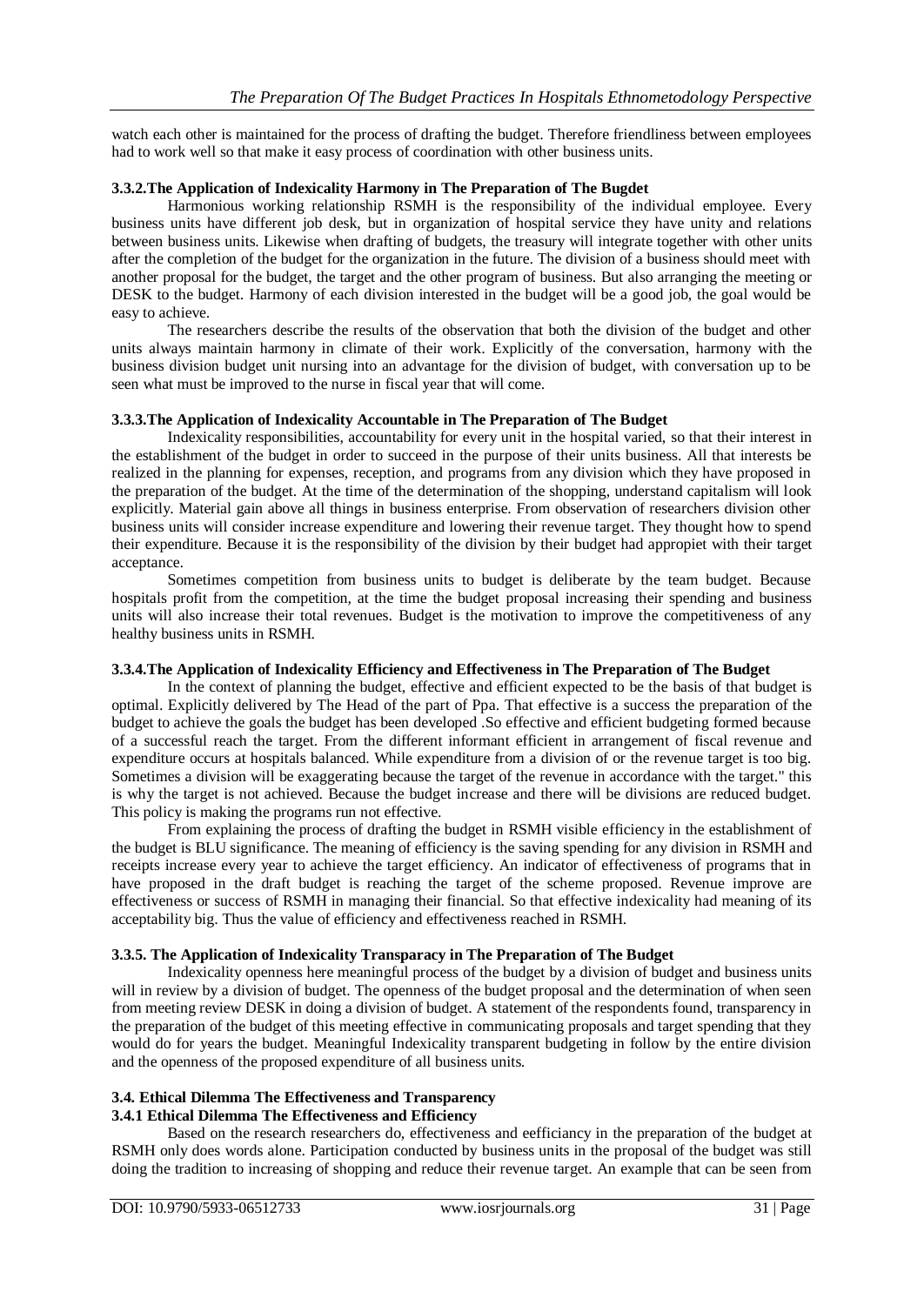small thing that encountered by the researchers when nurses division proposed paper as many as 50 the rim for budget year ahead. In fact the need for a division of nurses only 20 the rim paper based on historical budget last year. In fact the need for a division of nurses only 20 the rim paper based on historical budget last year. That it has been a tradition in RSMH, because at the time the budget proposal only rendered 20 rims and that which is needed, usually in time provincial will reduce the amount expenditure. So as to increasing shopping has become a commonplace for employees business units .Of informants it can be said in the preparation of the effectiveness of the number of shopping there did not appear clearly it is implemented

In principle, whether it is difficult to achieve. The authors of the budget in decision-making are not having a strong desire to maximize their division interests. If then it turns out the determination of the budget effectively and efficiently not successful in implementation, then steps improvements in mileage by a constituent of the budget team both the budget and budget division will make those changes small or only make adjustments as necessary on the preparation of the budget. The team will be very careful. In determining the decision, With reference to the experience of the previous year. In addition, effectiveness and efficiency be a problem because of hospital based with BLU, and the orientation of the hospital is profit. Whereas government hospital has the market from the medium down. Here RSMH do the innovation and strategy in addition to gain acceptance profuse also helped the medium down.

#### **3.4.2. Ethical Dilemma the Transparency**

Transparency in the preparation of the budget in RSMH can be seen from desk meeting conducted by representatives of all units and divisions of the budget .Researchers realize that openness is not only against the meeting concerned the determination of but also openness to the public or the community. But in reality there, openness during a meeting of composing a budget also not fully openness. Openness in RSMH is openness division to propose spending plan of, a projected income of program and what will they achieved in the future. Participation in budgeting only for employees that possess desk job budget, not all the employees.

The openness of the preparation of the budget also of the researchers found not allowed researchers to follow a meeting of the RBA (business plan and budget) RKA-KL only because the meeting was attended by director of finance, the head of the budget, director of hospital and representatives of parliament. All observations of researchers, concludes the preparation of the budget in RSMH referred to with transparent is transparency the budget proposal and the program to the entire divisions budget and the team in a desk conducted. But, the principle of openness that is not to the common people in addition to direct actor authors budget.

# **IV. Closing**

# **4.1 Conclusion**

This research has answered the question how the constituent of budget behavior in RSMH? This a SEHAT cultural trigger employees to do activities with the hope of increasing community service for all of Sumatra. So the difference hospital RSMH with the other is the culture of SEHAT as it's. The research results obtained conclusion:

- **1.** The preparation of the budget implementation of a SEHAT cultural in RSMH having the value of the effectiveness and efficiency in each of their activities. Where the effectiveness and efficiency of being a base in the planning and the determination of the preparation of the budget. Effectiveness and efficiency consistent with a SEHAT cultural in RSMH but the implementation of effectiveness and efficiency of budget is not running because they still individualist the interests of the division in the determination of their budget division.
- **2.**In preparing the budget in RSMH friendliness and harmony between business units is one of the key to the budget to facilitate communication between RSMH business units. All units have responsibility in each carpel budget.
- **3.**In budgeting RSMH using the principle of openness, openness in the preparation of the budget implemented in a desk, all divisions to know the budget was and how they have proposed, but the openness that are only, because for the next meeting with director and members of parliament not seen the principle of openness

# **4.2. Resercher Advices**

- **1.** A SEHAT cultural should start used in every work in hospital. In the implementation of a SEHAT cultural RSMH have advantage in public service and productivity employees in RSMH
- **2.**Conflict of interest between the division is a bit difficult to be eliminated .But during a joint purpose is to the hospital that has the best servant all Sumatra be a joint purpose will be better if the interests of between the division are more minimized
- **3.** The level of participation in the preparation of the budget more in the increase again, because that is still visible only on the actors concerned the participation of all employees not know their participation in the preparation of the budget